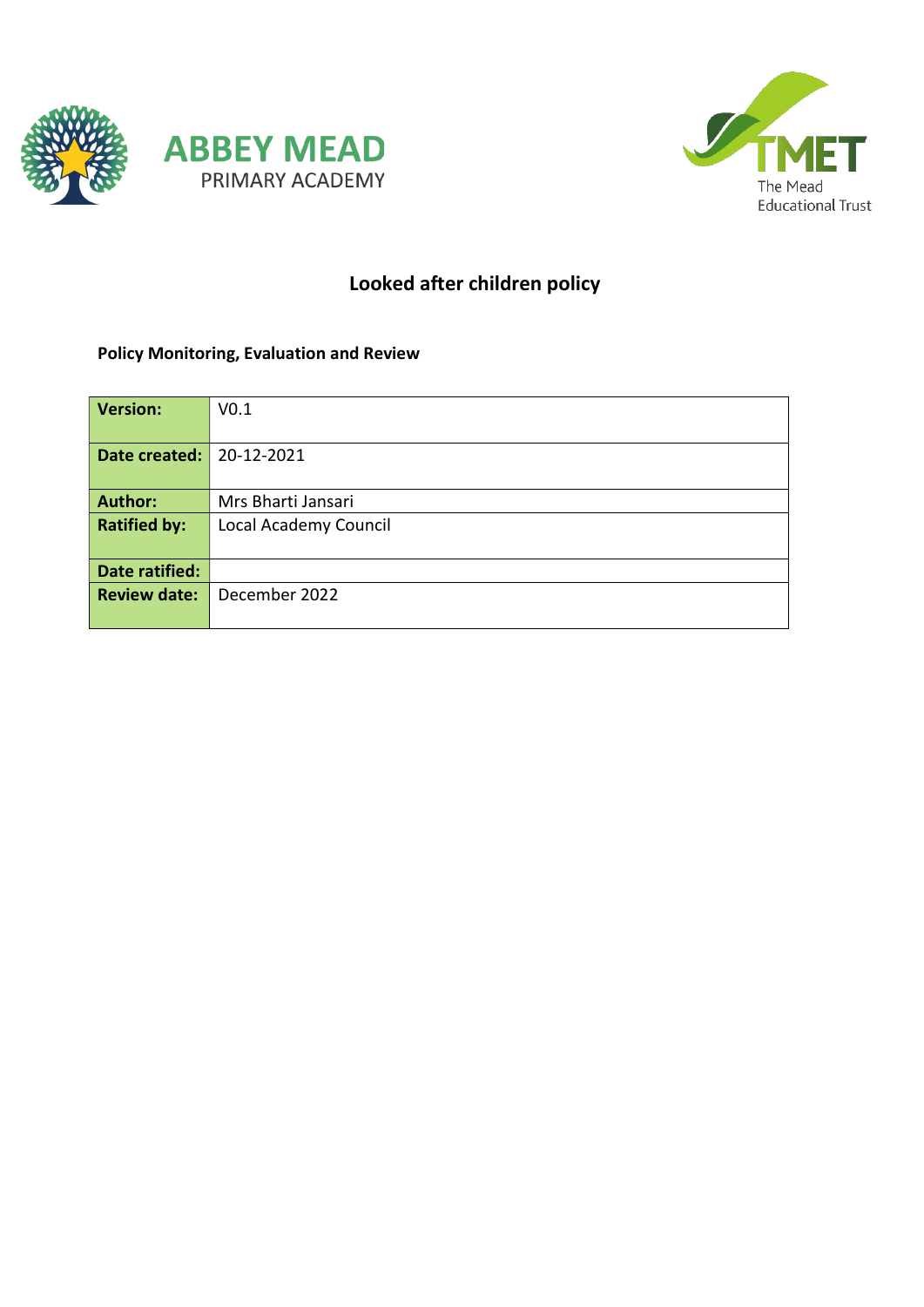#### "At Abbey Mead Primary Academy the health and safety, safeguarding and promoting the welfare of all children is of paramount importance."

# **Definition**

'Looked After' is a term that refers to children for whom the Local Authority is sharing parental responsibility. This can happen either with parental agreement or when a Court makes a Care Order. The child may be living with foster carers, in a residential unit, with family members or sometimes with their parents. These children are therefore subject to corporate parenting.

This policy includes requirements set out in "Statutory guidance on the duty on local authorities to promote the educational achievement of children under section 52 of the Children Act 2004" and associated guidance on the education of Looked After Children.

# Safeguarding Academy councillor – Ben Burpitt Designated Lead: Bharti Jansari

Abbey Mead Primary Academy recognises that all pupils are entitled to a balanced, broad-based curriculum and aims to promote the educational achievement and welfare of pupils in public care. The academy and the governing body endorse the TMET safeguarding and child protection policy and welcomes LAC who may be looked after by our local authority or those who may be in the care of another authority but living in Leicester City.

Abbey Mead Primary Academy's approach to encouraging and supporting the educational achievement of Looked After Children is based on the following principles:

- Ensuring an appropriately trained Designated Teacher is appointed, who will be responsible for all Looked After children.
- All Looked After Children will have a Personal Education Plan (PEP) drawn up between the school, the child, and the child's social worker, which will identify the child's individual needs and the support they require
- Having high expectations for the child and ensuring equal access to a balanced and broadly based education.
- Recording, monitoring, and improving the academic achievement of the child in addition to their health and wellbeing.
- Achieving stability and continuity
- Prioritising reduction in exclusions and promoting attendance.
- Promoting inclusion through challenging and changing attitudes.
- Recording, monitoring, and improving the academic achievement of the child in addition to their health and wellbeing.
- Achieving stability and continuity
- Prioritising reduction in exclusions and promoting attendance.
- Promoting inclusion through challenging and changing attitudes.
- Promoting good communication between all those involved in the child's life and listening to the child.
- Maintaining and respecting the child's confidentiality wherever possible.
- Ensuring staff awareness of, and sensitivity to, the difficulties and educational disadvantages of Looked After Children.

#### **Rationale**

- Many children and young people who are in care have suffered abuse or neglect.
- Despite having as broad a range of abilities as their peers, Looked After Children are particularly vulnerable to underachievement.
- Nationally, Looked After Children (LAC) significantly underachieve and are at greater risk of exclusion compared with their peers.
- Their academic and social progress is likely to be affected by their experiences and compounded by instability in their personal circumstances.
- 75% of Looked After children leave education with no formal qualifications.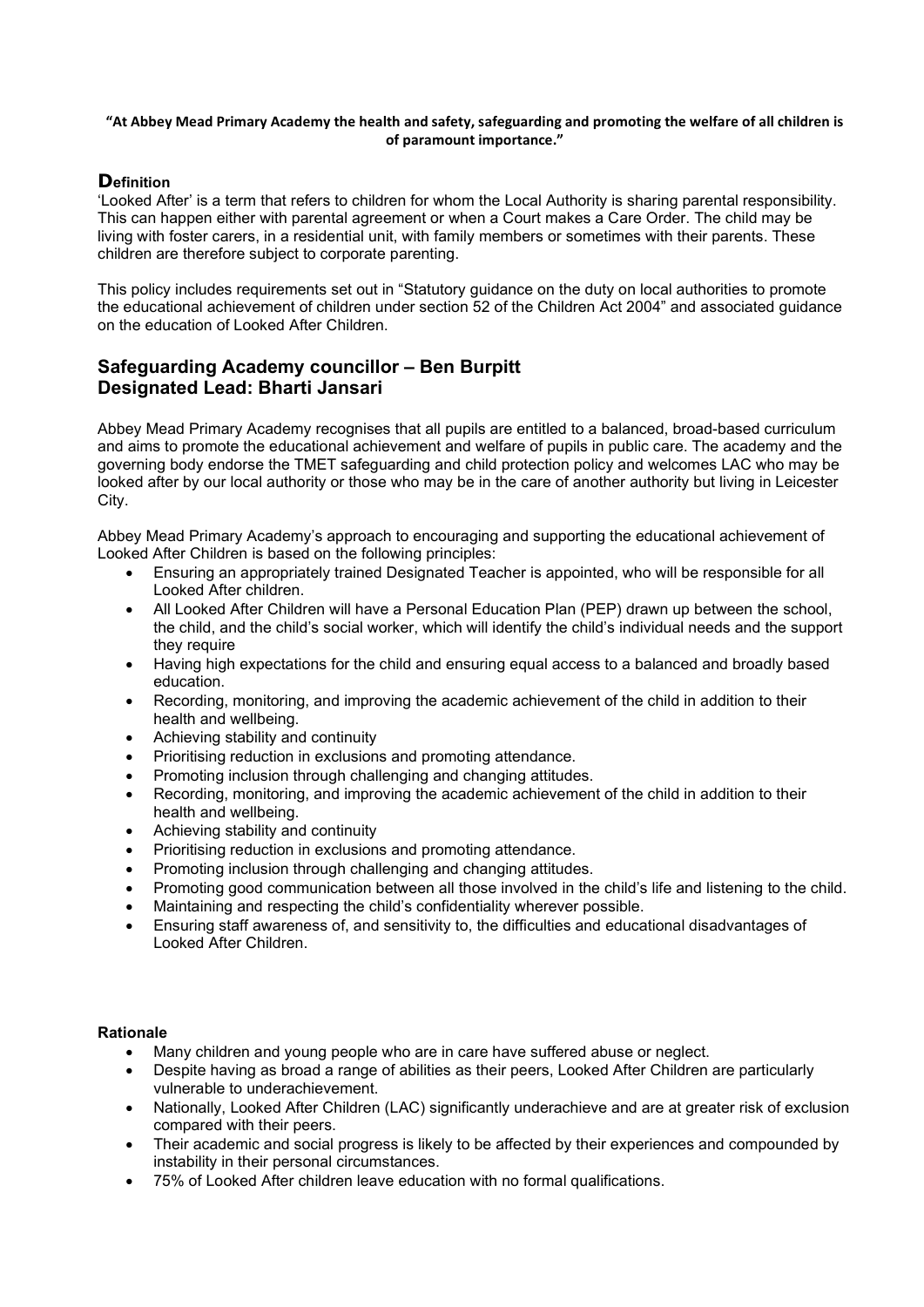Only 12% go on to further education compared with 68% of the general population.

Helping LAC succeed and providing a better future for them is a key priority in our school.

Abbey Mead Primary Academy recognises that Looked After Children can experience specific and significant disadvantage within a school setting and is committed to ensuring that they reach their potential in all areas. We are aware that:

- Looked After Children may have specific difficulties in transport and attendance, doing homework, getting parental consent for activities, obtaining funding for extra activities, obtaining correct uniform and equipment, as well as stigma about their circumstances.
- Abbey Mead Primary Academy recognises that Looked After Children may have very specific needs and may be coping with trauma, abuse or rejection, and are likely to experience personal distress and uncertainty.
- Abbey Mead Primary Academy believes that the educational experience of all children should be positive and powerful and aims to provide a learning environment in which every Looked After Child can be successful.
- We believe that this school has a major part to play in ensuring that LAC are able to be healthy, stay safe, enjoy, achieve, make a positive contribution to society and achieve economic wellbeing.

# Responsibility of the Head teacher

- Identify a Designated Teacher for Looked After Children, whose role is set out below.
- It is essential that another appropriate person is identified quickly should the Designated Teacher leave the school or take sick leave.
- Ensure that procedures are in place to monitor the admission, progress, attendance and any exclusion of Looked After Children and take action where progress, conduct or attendance is below expectations.
- Report on the progress, attendance and conduct of Looked After Children to all parties involved.
- Ensure that staff in school receive relevant training and are aware of their responsibilities under this policy and related guidance.

# Responsibility of the Governing Body

Ensure that all Governors are fully aware of the legal requirements and guidance on the education of Looked After Children:

- The Education (Admission of Looked After Children England) Regulations 2006. Relevant DfE guidance to
- Governing Bodies (Supporting Looked After Learners: A Practical Guide for School Governors). Ensure that the school has an overview of the needs and progress of Looked After Children.
- Allocate resources to meet the needs of Looked After Children.
- Ensure the school's other policies and procedures support their needs.
- Ensure that the school has a Designated Teacher, and that the Designated Teacher is enabled to carry out his or her responsibilities as below.
- Support the Head teacher, the Designated Teacher and other staff in ensuring that the needs of Looked After Children are recognised and met.
- Receive a termly report setting out:
- 1. The number of looked-after pupils on the school's roll (if any).
- 2. Their attendance, as a discrete group, compared to other pupils.
- 3. Their Teacher Assessment, as a discrete group, compared to other pupils.
- 4. The number of fixed term and permanent exclusions (if any).
- 5. The destinations of pupils who leave the school.
- 6. The information for this report should be collected and reported in ways that preserve the anonymity and respect the confidentiality of the pupils concerned.

# The role of the Designated Teacher

- Ensure a welcome and smooth induction for the child and their carer, using the Personal Education Plan to plan or that transition in consultation with the child's social worker and arrangements are put in place to ensure their needs identified and are met.
- This may include providing basic equipment and resources if necessary and providing appropriate support in meeting uniform requirements if needed.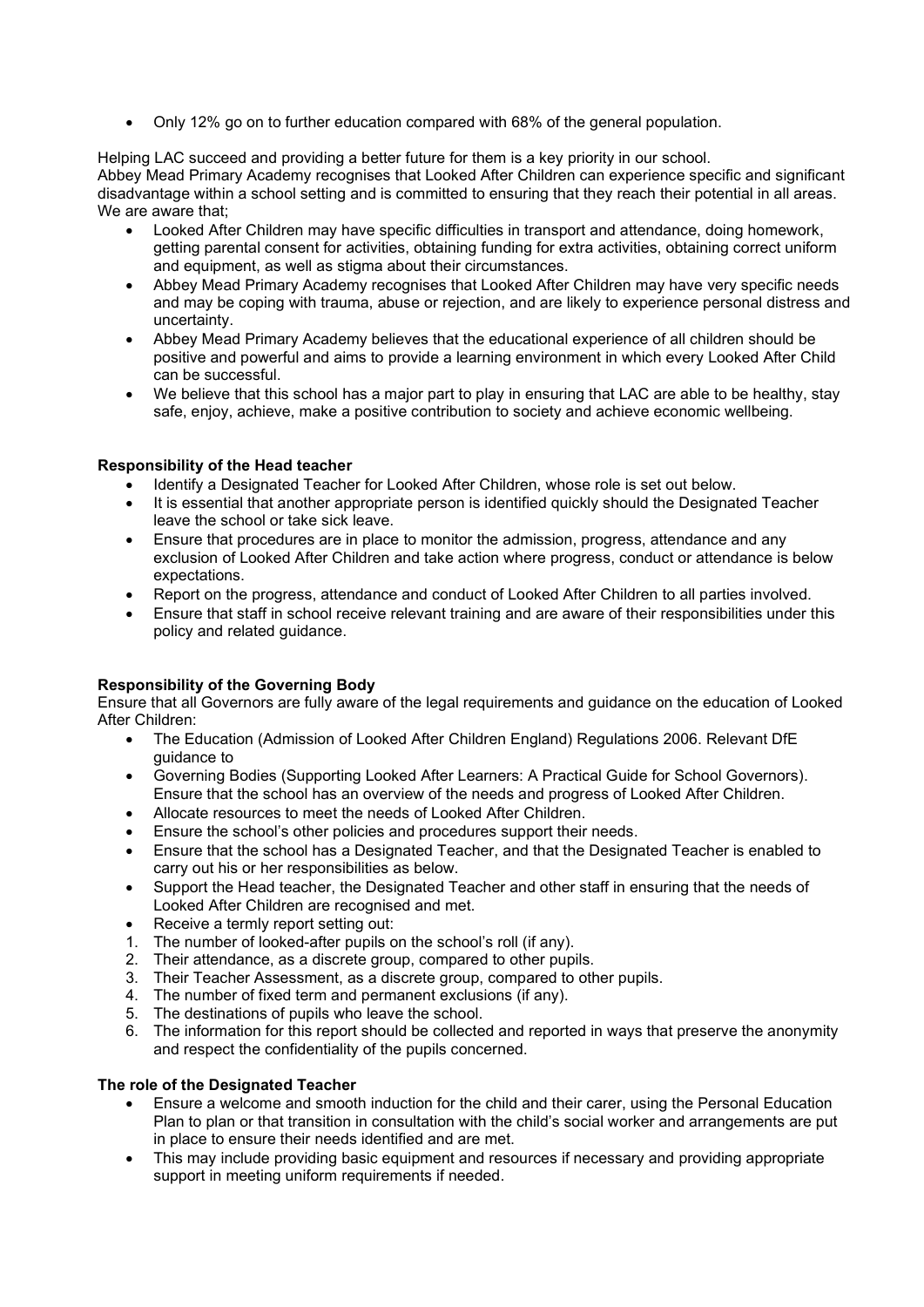- Ensure that a Personal Education Plan is completed with the child, the social worker, the foster carer and any other relevant people, at least two weeks before the Care Plan reviews.
- Maintaining an up-to-date record of the Looked After Children in school, including those in the care of other authorities and ensuring all necessary information is passed to other staff as required
- Ensure that each Looked After Child has an identified member of staff that they can talk to. This need not be the Designated Teacher, but should be based on the child's own wishes.
- Track academic progress and target support appropriately
- Co-ordinate any support for the Looked After Children that is necessary within school liaising with teaching and non-teaching staff in school, including the person responsible for Child Protection as well as pastoral and subject staff to ensure they are aware of the difficulties and educational disadvantage LACs may face.
- Establish and maintain regular contact with home, statutory and voluntary agencies.
- Ensure confidentiality for individual pupils, sharing personal information on a need-to-know basis.
- Promote inclusion in all areas of school life and encourage Looked After Children to join in extracurricular activities and out of school learning.
- Act as an advisor to staff and Governors, raising their awareness of the needs of Looked After Children.
- Set up meetings with relevant parties where the pupil is experiencing difficulties in school or is at risk of exclusion.
- Ensure the rapid transfer of information between individuals, agencies and if the pupil changes school – to a new school.
- Be pro-active in supporting transition and planning when moving to a new phase in education.
- Be aware that 60% of Looked After Children say they are bullied, so will actively monitor and prevent bullying in school by raising awareness through the school's anti-bullying policy.
- Ensure that attendance is monitored.
- Attending training as required to keep fully informed of latest developments and policies regarding Looked After Children.

# The responsibility of the all staff

- Have high aspirations for the educational and personal achievement of Looked After Children, as for all pupils.
- Maintain Looked After Children's confidentiality and ensure they are supported sensitively.
- Respond promptly to the Designated Teacher's requests for information.
- Work to enable Looked After Children to achieve stability and success within school.
- Promote the self-esteem of all Looked After Children.
- Have an understanding of the key issues that affect the learning of Looked After Children.
- Be aware that 60% of Looked After Children say they are bullied so work to prevent bullying in line with the School's policy.

# **Confidentiality**

Information on looked after children will be shared with school staff on a "need to know" basis The Designated Teacher will discuss what information is shared with which school staff at the PEP meeting. Once this has been agreed with the social worker, carer, young person, and other parties, complete confidentiality is to be

maintained.

# Record keeping and information sharing

The Designated Teacher will keep an up-to-date record of Looked After Children and Young People in school and will

ensure that relevant information is made known to appropriate staff.

- A Personal Education Plan will be initiated within 20 school days of the Looked After Child or Young Person starting at the school or being taken into care and will be reviewed regularly and as necessary and appropriate to meet the needs of the LAC/YP.
- The PEP will provide a regular opportunity to review progress, note any concerns and ensure that all relevant parties are informed accordingly.
- Copies of reports and appropriate documentation will be sent to authorised carers and agencies involved with the child as well as any receiving school at point of transition.
- It is vital that the Looked After Child or Young Person is aware of information being recorded, in what circumstances and who will have access to it. How this is shared with them will depend on their age and level of understanding.